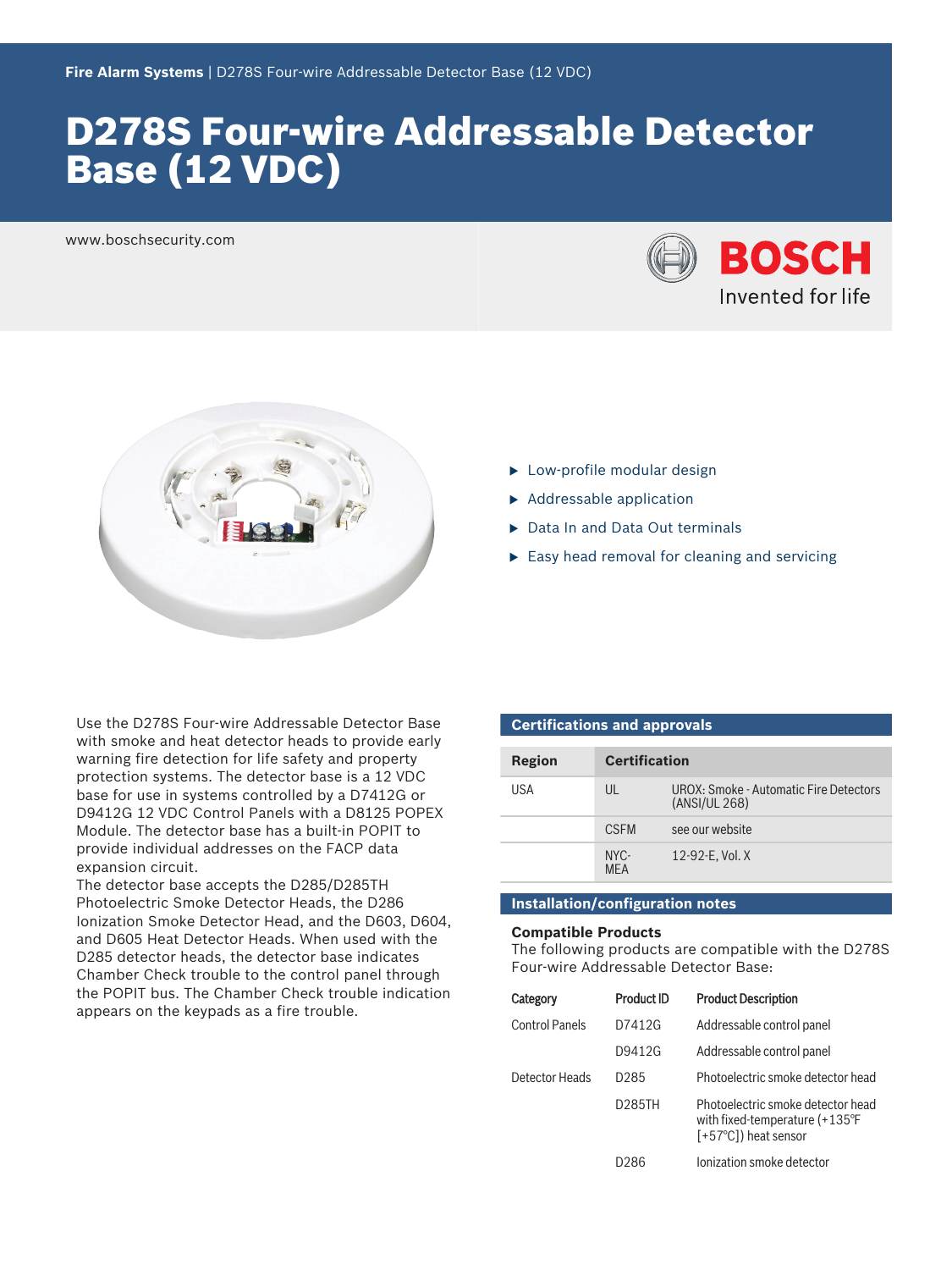| D603 | Rate-of-Rise heat detector                          |
|------|-----------------------------------------------------|
| D604 | Fixed-temperature (+135°F<br>[+57°C]) heat detector |
| D605 | Fixed-temperature (+190°F<br>[+88°C]) heat detector |

### **Mounting**

The detector base mounts on a single‑gang switch box or on standard three‑inch and four‑inch square or octagonal back boxes. An adapter plate is packaged with the base.

### **Wiring**

The detector base accepts any wire from 12 AWG to 24 AWG (ISO 4  $mm<sup>2</sup>$  to 0.2  $mm<sup>2</sup>$ ). The minimum wire size depends on the number of bases used and the distance from the FACP to the furthermost base. For specific wiring requirements, see the *D278S/D298S Installation Instructions*.

| <b>Parts included</b>                |                            |  |
|--------------------------------------|----------------------------|--|
| Quant.                               | Component                  |  |
| 1                                    | D278S detector base        |  |
| 1                                    | Adapter plate (P/N: 18851) |  |
| 1                                    | Hardware pack              |  |
| 1                                    | Literature pack            |  |
| <b>Technical specifications</b>      |                            |  |
| <b>Electrical (Auxiliary Supply)</b> |                            |  |

| Current (alarm):     | $40 \text{ mA}$     |
|----------------------|---------------------|
| Current (standby):   | $2.5 \text{ mA}$    |
| Voltage (operating): | 9.6 VDC to 13.9 VDC |

### **Environmental**

Temperature (operating):  $+32^{\circ}$ F to +100°F (0°C to +38°C)

### **Mechanical**

| Color:                     | Bone white                                                         |
|----------------------------|--------------------------------------------------------------------|
| Dimensions (diameter x D): | $6.375$ in. x 0.9 in.<br>$(16.2 \text{ cm} \times 2.3 \text{ cm})$ |

# **Ordering information**

**D278S Four‑wire Addressable Detector Base (12 VDC)** A 12 VDC base with a built-in POPIT for use in systems controlled by a D7412G or D9412G 12 VDC Control Panel with a D8125 POPEX Module Order number **D278S**